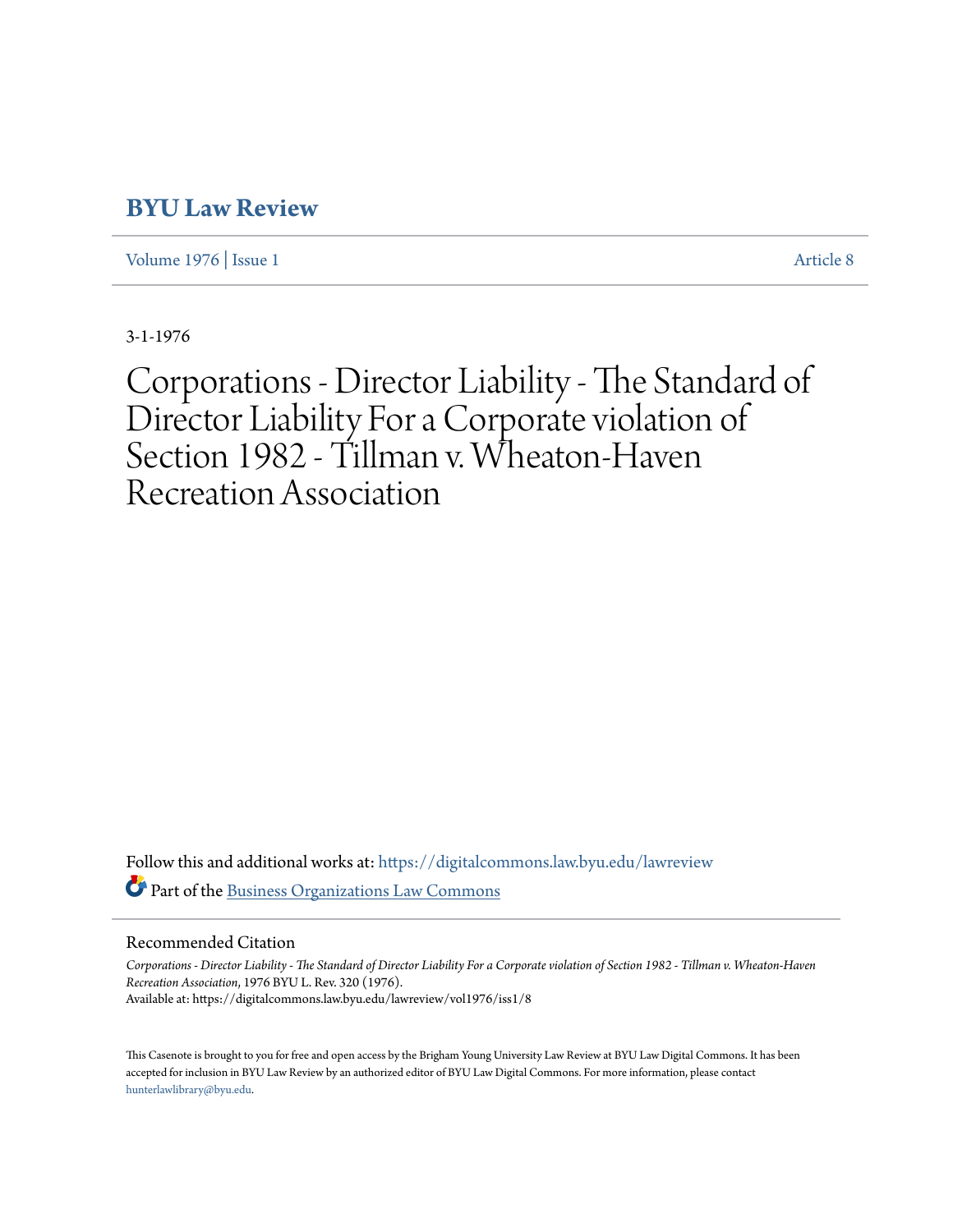Corporations--DIRECTOR LIABILITY-THE STANDARD OF DIRECTOR LIABILITY FOR A CORPORATE VIOLATION OF SECTION 1982- Tillman v. Wheaton-Haven Recreation Association, 517 F.2d 1141 (4th Cir. 1975).

Plaintiff Harry C. Press, a black homeowner residing within the geographical preference areal served by the defendant Wheaton-Haven Recreation Association, Inc. (Association) was denied membership in the Association solely on the basis of his race. Plaintiffs Murray and Rosalind Tillman, members of the Association, were denied permission to bring a black guest to the Association swimming pool solely because of the guest's race. Both denials were made pursuant to an admittedly discriminatory policy adopted by the Association's directors and approved by a majority of the members. In October 1969, plaintiffs sued the Association and its directors for compensatory damages and declaratory and injunctive relief under the Civil Rights Acts of 1866, 1870, and 1964.2 Plaintiffs claimed that valuable property rights available to white residents in the area served by the Association were not available to black residents of the same area.3 The district court accepted the defendants' argument that it was a "private club" within the meaning of section 201(e) of the Civil Rights Act of 1964,' and therefore outside the scope of section 1982.<sup>5</sup> The Fourth Circuit Court of Appeals affirmed.<sup>6</sup> The Supreme Court reversed and remanded, holding that the Association was not a private club and that its discriminatory policies were within the proscriptions of section 1982.<sup>7</sup> On remand, the

All citizens of the United States shall have the same right, in every State and Territory, as is enjoyed by white citizens thereof to inherit, purchase, lease, sell, hold, and convey real and personal property.

<sup>1.</sup> The Association's bylaws provide that membership shall be open to bona fide residents (whether home owners or not) of the area within a three-quarter mile radius of the Association's pool. Tillman v. Wheaton-Haven Recreation Ass'n, 410 U.S. 431, 433 (1973).

<sup>2. 42</sup> U.S.C. §§ 1981, 1982, & 2000a et seq. (1970).

<sup>3.</sup> Under the Association bylaws, a resident within the preference area received three advantages: 1) he could apply for membership without the recommendation of a current member, 2) he received preference in applying for a membership vacancy, 3) he could pass to a successor-buyer a first option to acquire his (the member-seller's) membership. The plaintiffs argued that these advantages gave white residents of the preference area valuable property rights which were not available to black residents solely because of their race in violation of 42 U.S.C. § 1982 (1970) which reads:

<sup>4. 42</sup> U.S.C. § 2000a(e) (1970).

<sup>5.</sup> The district court's opinion was unreported.

<sup>6. 451</sup> F.2d 1211 (4th Cir. 1971), *rev'd*, 410 U.S. 431 (1973).

<sup>7.</sup> Tillman v. Wheaton-Haven Recreation Ass'n, 410 U.S. 431, 440 (1973). The Su-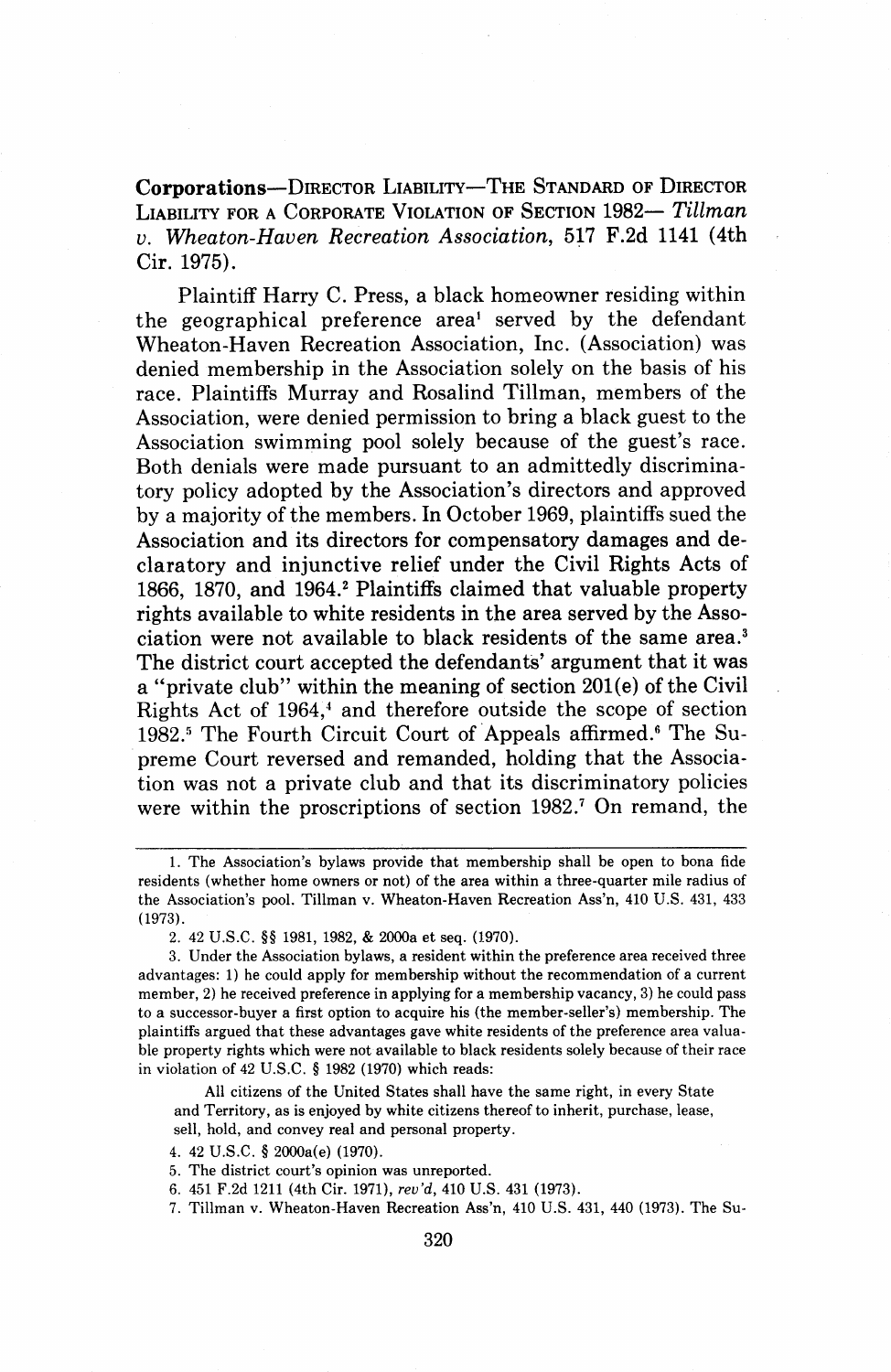district court assessed compensatory damages, costs, and attorneys' fees against the Association, but absolved the directors of personal liability.<sup>8</sup> Since the directors had obtained two independent opinions of counsel, the court found that they had exercised due diligence in attempting to comply with the law.<sup>9</sup> Seeking to hold the directors personally liable for the damages and costs and for an additional award of attorneys' fees, the plaintiffs appealed again. The Fourth Circuit held the directors jointly liable for the additional attorneys' fees on grounds that ignorance of the law, although engendered by the advice of counsel, was no defense to an action based on section 1982.'"

#### $\mathbf{L}$ BACKGROUND

#### *A. Corporate Director Liability*

The corporate director is in the unenviable position of being exposed to allegations of liability from many sources, including stockholders, corporate creditors, persons outside the corporation, and the corporation itself." Basically, however, director liability is divisible into two major categories. First, a director may be directly liable to the corporation, or derivatively liable to the stockholders as the "owners" of the corporation, for a breach of his fiduciary duty.12 The director's liability for breach of this fidu-

8. Tillman v. Wheaton-Haven Recreation Ass'n, 367 F. Supp. 860 (D. Md. 1973). 9. Id. at 865-66.

10. Tillman v. Wheaton-Haven Recreation Ass'n, 517 F.2d 1141 (4th Cir. 1975).

11. Feuer, Liabilities of Directors and Officers, 5 N.Y.L.F. 127, 134 (1959) [hereinafter cited as Feuer]; H. FRIEDMAN & H. SCHLAGMAN, CORPORATE MANAGEMENT GUIDE **4** 13.01 (1967) [hereinafter cited as FRIEDMAN]. "NO custom or practice can make a directorship a mere position of honor void of responsibility, or cause a name to become a substitute for care and attention." Feuer 134 (quoting Kavanaugh v. Commonwealth Trust Co., 223 N.Y. 103, 106, 119 N.E. 237, 238 (1918); accord, Litwin v. Allen, 25 N .Y .S .2d 667, 678 (Sup. Ct. 1940)).

12. For example, the following acts would be a breach of the director's fiduciary duty: 1) competing with the corporation; 2) taking advantage of opportunities belonging to the corporation; 3) profiting from inside information; 4) profiting improperly from the sale of corporate stock; 5) making improper loans to directors or officers. FRIEDMAN **4** 12.01. See also M. FEUER, PERSONAL LIABILITIES OF CORPORATE OFFICERS AND DIRECTORS 28 (2d ed. 1974) [hereinafter cited as PERSONAL LIABILITIES]; H. HENN, LAW OF CORPORATIONS 235 (2d ed. 1970) [hereinafter cited as HENN]; W. KNEPPER, LIABILITY OF CORPORATE OFFICERS AND DIRECTORS §§ 1.03, 1.05 (2d ed. 1973) [hereinafter cited as KNEPPER]; Isreals, A New Look at Corporate Directorship, 24 Bus. LAW. 727, 732 (1969).

States are becoming aware of the desirability of imposing fiduciary standards on corporate directors by statute. PERSONAL LIABILITIES 30. South Dakota has a representative statute which imposes liability on directors for: 1) making improper dividend

preme Court remanded the case to the district court to develop the necessary facts by which to evaluate the claims of the parties "free of the misconception that Wheaton-Haven is exempt from 1981, 1982, and 2000a." Id.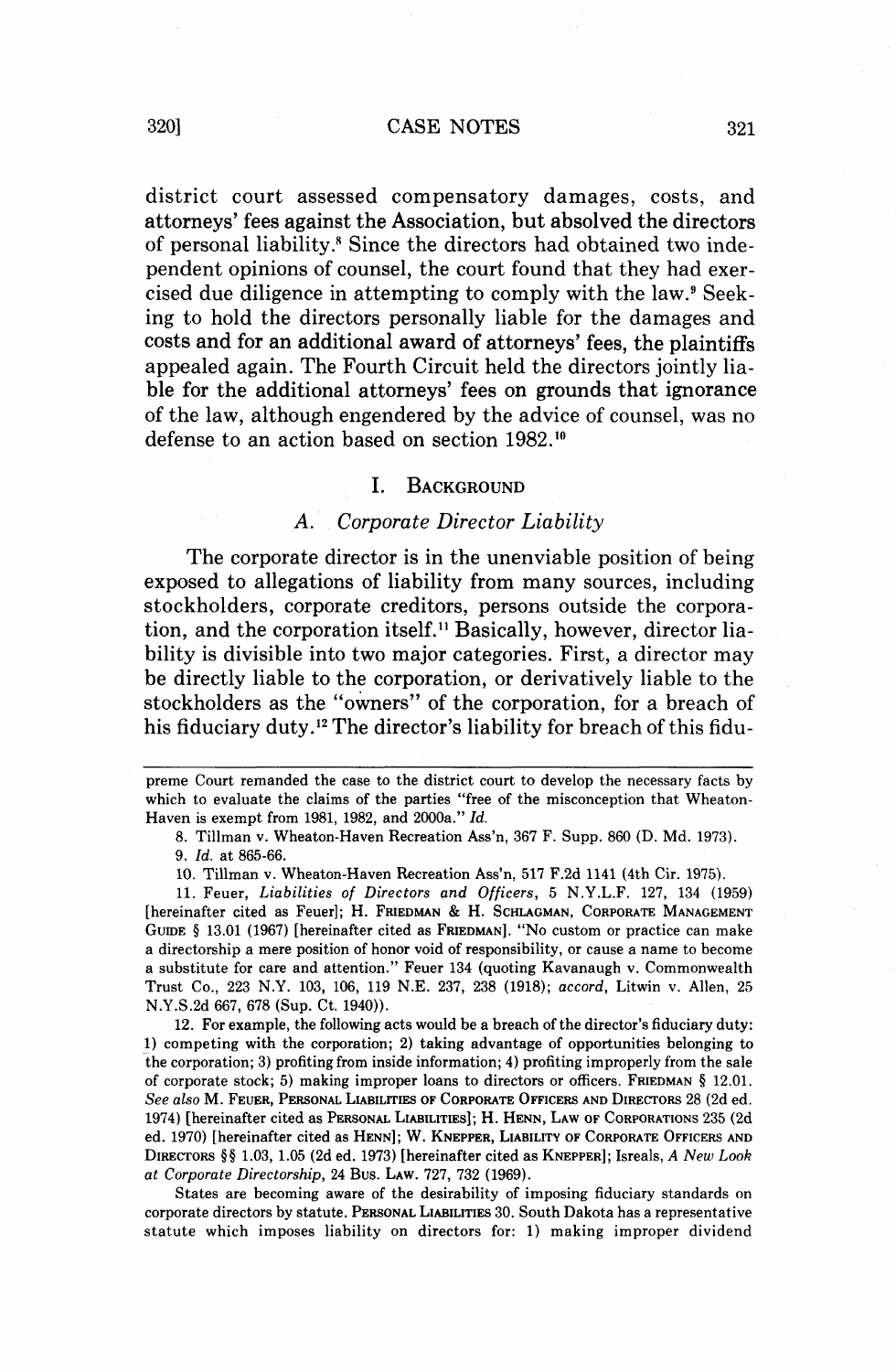ciary duty is usually defined by a "reasonable man" standard: the director must exercise the degree of care an ordinarily prudent man would exercise in managing his own affairs.<sup>13</sup> In some situations, the "reasonable man" standard has been expanded by the "business judgment rule." Under this rule, directors will not, in areas of managerial discretion, be liable for errors in judgment which were made in good faith, with due diligence, and for the benefit of the corporation.14 Directors are also generally absolved of liability for reliance on the advice of experts, such as accountants and attorneys, even though the advice may be erroneous. $15$ 

Director liability in the second category arises from dealings with, or actions against, third persons.<sup>16</sup> This liability usually is -- -- - --

It has been said that a director is required to conduct the business of the corporation with the same degree of fidelity and care as an ordinarily prudent man would exercise in the management of his own affairs of like magnitude and importance. General rules, however, are not altogether helpful. In the last analysis, whether or not a director has discharged his duty, whether or not he has been negligent, depends upon the facts and circumstances of a particular case, the kind of corporation involved, its size and financial resources, the magnitude of the transaction, and the immediacy of the problem presented. A director is called upon "to bestow the care and skill" which the situation demands.

Id. at 678 (citation omitted).

In some jurisdictions, liability for errors in judgment is imposed only for gross negligence. See, e.g., Holland v. American Founders Life Ins. Co., 151 Colo. 69, 75, 376 P.2d 162, 165-66 (1962); Sellers v. Head, 261 Ala. 212, 216, 73 So. 2d 747, 750 (1954); Allied Freightways, Inc. v. Cholfin, 235 Mass. 630, 634, 91 N.E.2d 765,768 (1950). For a discussion of the scope of this standard see Dyson, The Director's Liability for Negligence, 40 IND. L.J. 341, 372-76 (1965) [hereinafter cited as Dyson], and PERSONAL LIABILITIES 29- 30.

14. FRIEDMAN **8** 11.03[3]; KNEPPER **8** 1.05; PERSONAL LIABILITIES 32-33. But see Dyson 367-71. The language most often cited comes from Pollitz v. Wabash R.R., 207 N.Y. 113, 124, 100 N.E. 721, 724 (1912), where the New York Court of Appeals said:

Questions of policy of management, expediency of contracts or action, adequacy of consideration, lawful appropriation of corporate funds to advance corporate interests are left solely to their [the directors'] honest and unselfish decision, for their powers therein are without limitation and free from restraint, and the exercise of them for the common and general interests of the corporation may not be questioned, although the results show what they did was unwise or inexpedient.

15. Diamond v. Davis, 62 N.Y.S.2d 181, 191 (Sup. Ct. 1945); Epstein v. Schenck, 35 N.Y.S.2d 969, 980-81 (Sup. Ct. 1939); PERSONAL LIABILITIES 96-99; KNEPPER **8** 1.09.

16. See generally 3 W. FLETCHER, CYCLOPEDIA OF THE LAW OF PRIVATE CORPORATIONS 1134 (rev. ed. 1965) [hereinafter cited as FLETCHER]; FRIEDMAN **8** 13.03.

distributions; 2) improperly acquiring corporate stock; 3) making loans to corporate directors; or 4) commencing business before obtaining minimum capital. S.D. COMPILED LAWS ANN. §§ 47-5-15 to -21 (1967).

<sup>13.</sup> Comment, Trends in Corporate Director Liability, 17 S.D.L. REV. 468, 470-71 (1972). This standard, however, varies according to the particular facts and circumstances of the situation. The factors which should be considered are listed in the leading case of Litwin v. Allen, 25 N.Y.S.2d 667, 678 (Sup. Ct. 1940):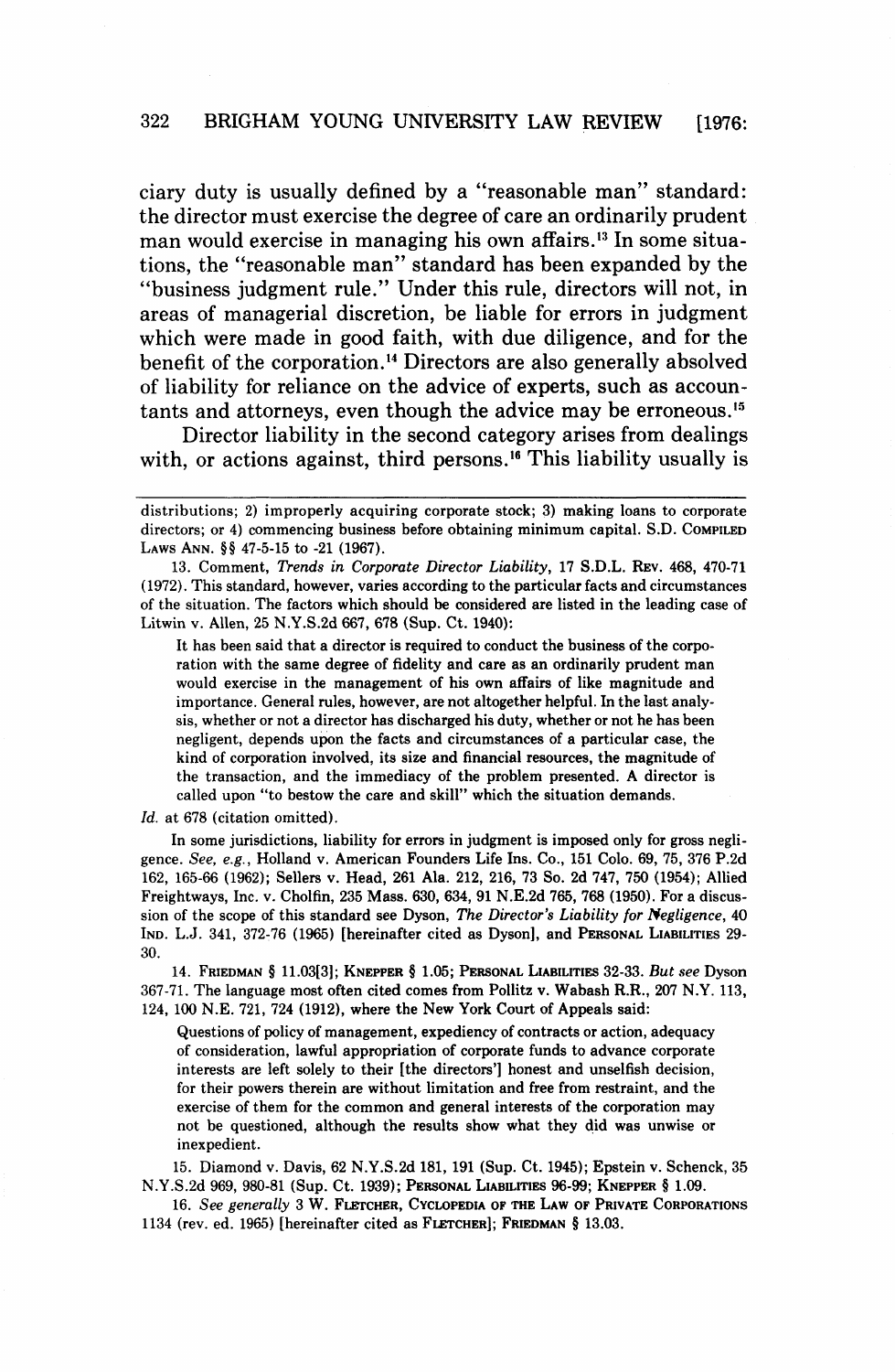asserted in one of three situations: 1) when the director attempts to bind the corporation to ultra vires acts, 2) when the director assumes personal liability for a corporate obligation, and **3)** when the director commits a tort in the scope and course of his employment.17 The present case focuses on tortious conduct.

**A** corporate director is personally liable for his own torts, even though the corporation may also be liable.18 The director is likewise personally liable for torts of the corporation which he inspires, authorizes, directs, or in which he actively participates or acquiesces.<sup>19</sup> Director liability for tortious acts of the corporation, however, has generally been restricted to cases involving physical injury, rather than pecuniary harm, to third persons.2n

### B. Section 1982

The statutory provision under which the present case arose, 42 U.S.C. **8** 1982, is intended to protect all citizens from raciallymotivated deprivations of property rights.<sup>21</sup> After a century of applying this statute solely to state action, the United States Supreme Court, in *Jones v. Alfred H. Mayer Co.*,<sup>22</sup> expanded its scope by ruling that a private refusal to sell property to a black because of race was prohibited.<sup>23</sup> The Court justified this expan-

17. FRIEDMAN § 13.03, at 303.

18. FLETCHER § 1135; HENN *5* 218.

19. Tedrow v. Deskin, 265 Md. 546, 550, 290 A.2d 799, 802 (1972). Oft-cited language is found in Lobato v. Pay Less Drug Stores, Inc., 261 F.2d 406 (10th Cir. 1958):

Specific direction or sanction of, or active participation or cooperation in, a positively wrongful act of commission or omission which operates to the injury or prejudice of the complaining party is necessary to generate individual liability in damages of an officer or agent of a corporation for the tort of the corporation.

20. Macey v. Citizens Nat'l Bank, 507 S.W.2d 722, 725 (Tex. 1974); RESTATEMENT (SECOND) OF AGENCY, Appendix, Reporter's notes § 357 (1958). But see Lobato v. Pay Less Drug Stores, Inc. ,261 F.2d 406 (10th Cir. 1958); Tedrow v. Deskin, 265 Md. 546,290 A.2d 799 (1972).

21. See generally 1975 B.Y.U.L. REV. 141.

22. 392 U.S. 409 (1968).

23. The Supreme Court has never considered the actual limitations on the scope of section 1982 when a truly private club has been involved. Sullivan v. Little Hunting Park, Inc., 396 U.S. 229,236 (1969) and Tillman v. Wheaton-Haven Recreation Ass'n, 410 U.S.

Liability is also imposed by some federal statutes, including securities legislation, e.g., Securities Act of 1933 **\$8** 5,11,15 U.S.C. §§ 77f, 77k; Escott v. BarChris Const. Corp., 283 F. Supp. 643, 688 (S.D.N.Y. 1968); antitrust and trade statutes, e.g., Sherman Antitrust Act § 1, 15 U.S.C. § 1 (1890); United States v. Wise, 370 U.S. 405,407 (1962); Forte, Liabilities of Corporate Officers for Violations of Fiduciary Duties Concerning the Antitrust Laws, 40 IND. L.J. 313 (1965); Rooks, Personal Liabilities of Officers and Directors for Antitrust Violations and Securities Transactions, 51 ILL. B.J. 626 (1963); and the Internal Revenue Code, e.g., INT. REV. CODE OF 1954, *\$5* 6671(b), 6672; United States v. Graham, 309 F.2d 210 (9th Cir. 1962).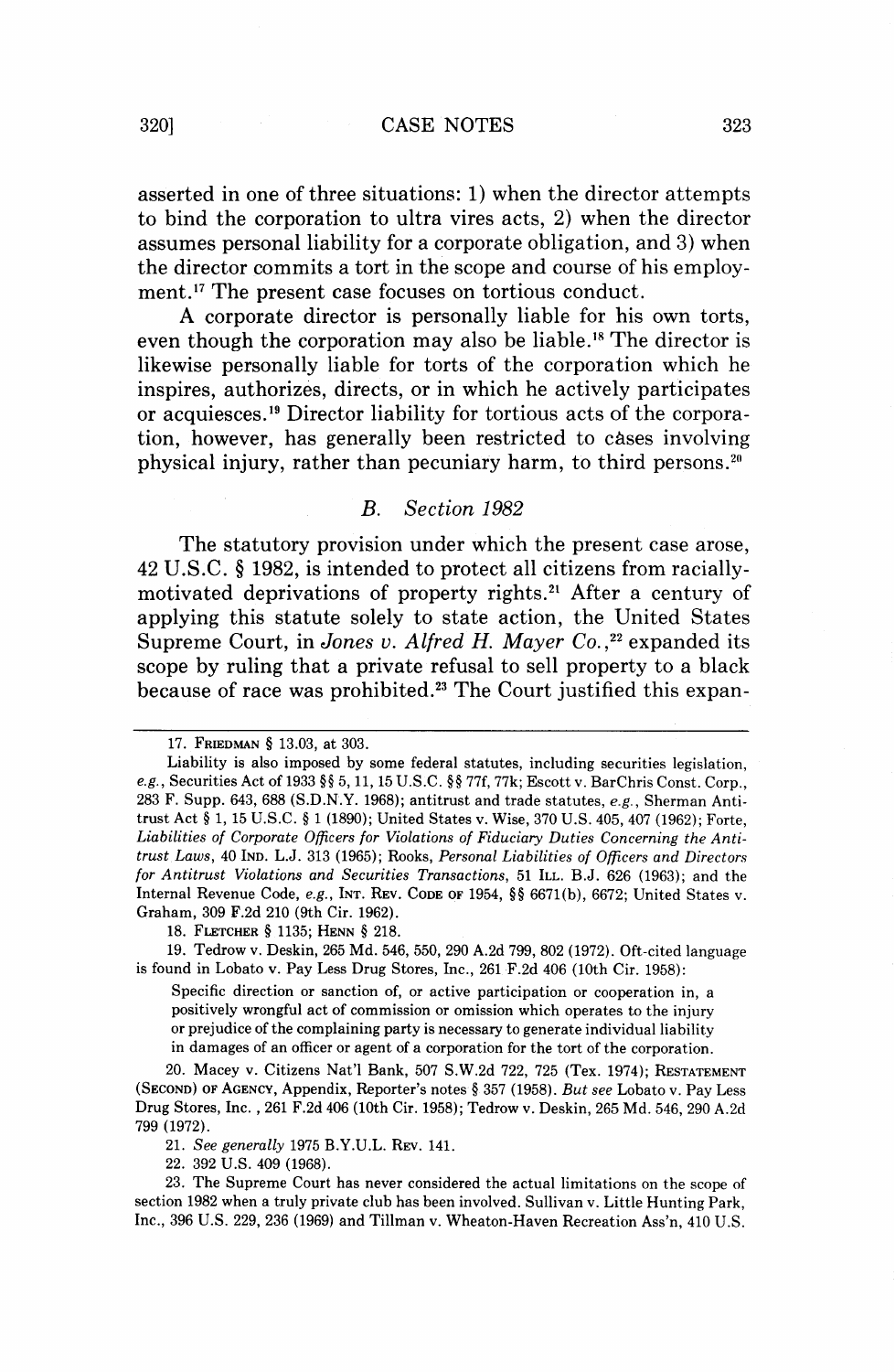sion by stressing the importance of maintaining property rights free of interference from any source, governmental or private.24

#### $\Pi$ . **INSTANT CASE**

In the instant case, $25$  the directors raised their exercise of due diligence as their primary defense against imposition of liability for violating section  $1982.^{26}$  Before adopting the discriminatory policies, the directors had obtained the opinions of two attorneys who independently agreed that the Association's policies would not be illegal.<sup>27</sup> Moreover, these opinions of counsel were initially sustained by both the district court and the Fourth Circuit Court of Appeals. On remand, the district court concluded that reliance on the opinions, although ultimately held erroneous, was justified:

If the director does not know, and if in the exercise of due diligence could not have known that his action was wrongful or illegal, he cannot be held liable for the torts of the corporation. . . .

[Tlhe defendant directors did not know nor in the exercise of due diligence could not have known that the adoption of racially restrictive policies was illegal.<sup>28</sup>

The majority on the Fourth Circuit panel rejected the defendants' contentions. The court reasoned that a violation of section 1982 constitutes an intentional tort and that due diligence, under general tort law, is a defense only in actions for negligence.<sup>29</sup> Relying on *Aeroglide Corp.* **v.** *Zeh,30* the court asserted that if a director voluntarily and intentionally causes the corporation to

24. 392 U.S. at 423-24.

25. Tillman v. Wheaton-Haven Recreation Ass'n, 517 F.2d 1141 (4th Cir. 1975).

26. 517 F.2d at 1143. The defendants adopted the reasoning of the district court opinion, 367 F. Supp. 860 (D. Md. 1973), in toto, and added the argument that the issue of director liability was moot, since the satisfaction of a judgment against the corporation released the directors who were the joint tort-feasors, citing **RESTATEMENT** OF **JUDGMENTS <sup>4</sup>**95 (1942). Brief for Appellees at 9-11.

27. 517 F.2d at 1148 (Boreman, **J.,** dissenting).

28. 367 F. Supp. at 865 (citations omitted).

29. 517 F.2d at 1144.

30. 301 F.2d 420 (2d Cir. 1962).

<sup>431, 438 (1973),</sup> involved associations claiming private club status; the Supreme Court, however, rejected those claims. The same thing happened in a section 1981 case. Daniel v. Paul, 395 U.S. 298 (1969). Nevertheless, in Moose Lodge No. 107 v. Irvis, 407 US. 163 (1972), the Supreme Court held that a private club was exempt from the restrictions of section 1983. Since the courts have never treated sections 1981 and 1982 differently from section 1983, the logical conclusion is that truly private clubs are also exempt from the restrictions of sections 1981 and 1982.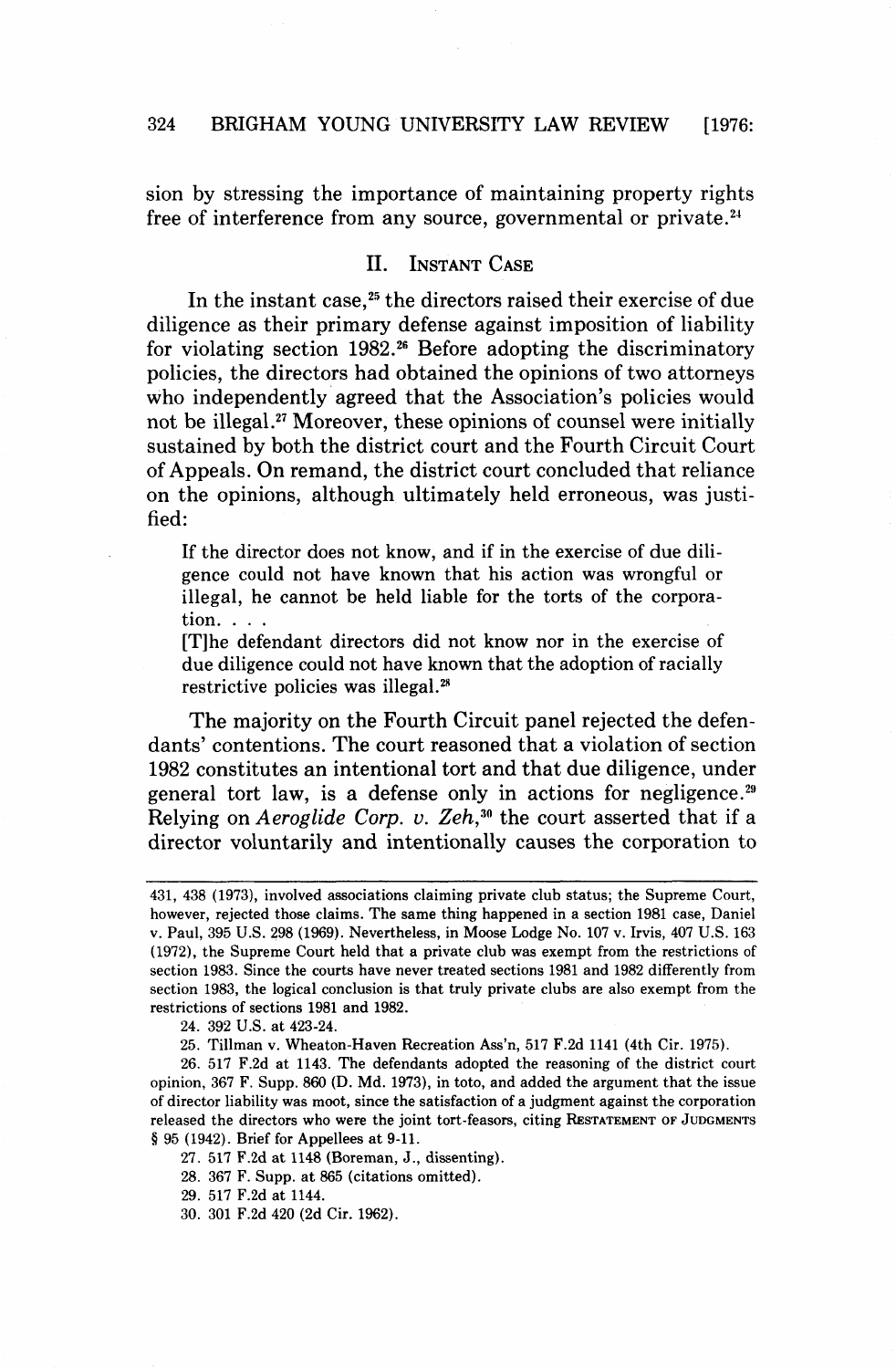act, he can be held personally liable.<sup>31</sup> The majority justified the imposition of liability on two grounds: 1) the plaintiffs should not be denied the fruits of their victory in the Supreme Court, and 2) anything short of the imposition of liability would allow corporate officials to violate the restrictions of section 1982 with personal impunity. $32$ 

Senior Circuit Judge Boreman dissented, contending that fault, as evidenced by a "positively wrongful" act, must be present in every tort, whether negligent or intentional, before liability could be imposed. Based on the facts of the instant case, the directors' actions could not be considered "positively wrongful."<sup>33</sup>

#### III. **ANALYSIS**

The major issue in the present case is whether the exercise of due diligence should be a defense in a personal action against directors for corporate violations of section 1982 of the Civil Rights Act of 1866. This case note will examine the court's rationale for rejecting the due diligence defense, discuss the justifications for an alternative standard of liability for corporate directors, and explore some of the implications of the present case for director liability in areas beyond the civil rights context.

> **A. The Fourth Circuit's Rationale for Rejecting the Due Diligence Defense**

# 1. **An intentional tort**

In the introductory paragraphs of its analysis, the Fourth Circuit categorized an action under section 1982 as an intentional tort, citing *Curtis v. Loether.*<sup>34</sup> This premise, with the subsequent application of general tort principles, became the primary justification for the court's decision. Although this type of action may be analogous to several forms of common law tort actions,<sup>35</sup> there is very little precedent for treating a section 1982 suit as the equivalent of an intentional tort action. In the absence of a definitive pronouncement by the Supreme Court, the validity of such a categorization is at least debatable.<sup>36</sup> If the majority erred in

**<sup>31. 517</sup> F.2d at 1144.** 

**<sup>32.</sup> Id. at 1145.** 

**<sup>33.</sup> Id. at 1150. On a motion for rehearing en banc, which was denied, Judges Russell, Field, and Widener joined in Judge Boreman's dissent. Id. at 1154.** 

**<sup>34. 415</sup> US. 189 (1974).** 

**<sup>35.</sup> Id. at 194; Rogers v. Loether, 467 F.2d 1110, 1117 (7th Cir. 1972).** 

**<sup>36.</sup> See generally Nahmod, Section 1983 and the Background of Tort Liability, 50 IND. L.J. 5 (1974).**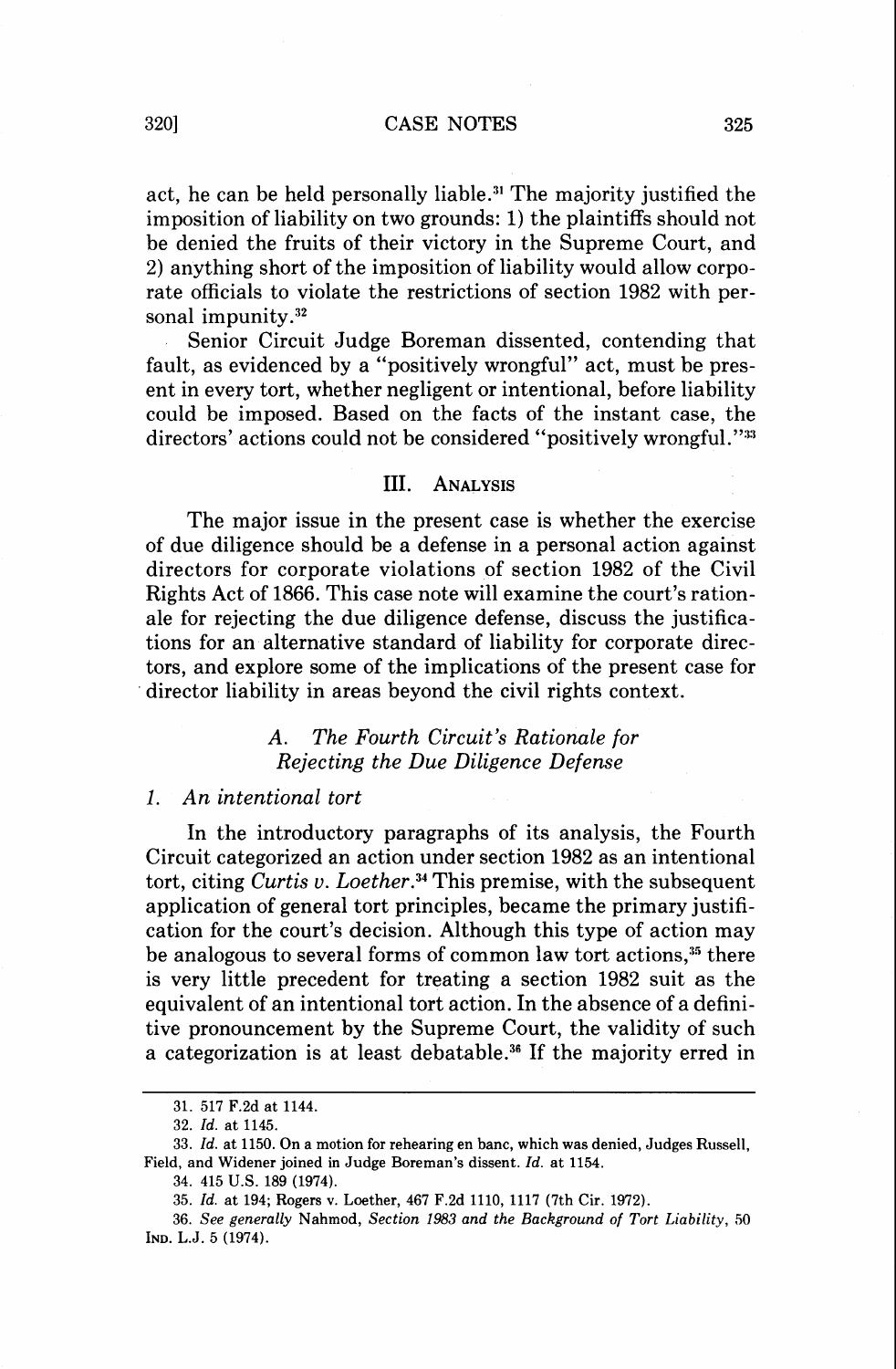classifying this action as an intentional tort, the court loses its major justification for disallowing the due diligence defense and imposing liability on the directors.

Even if, however, the majority correctly presumed that a violation of section 1982 is a statutory intentional tort, the unavailability of a due dilegence defense cannot be automatically assumed. The plaintiffs sought to impose liability on the directors for a tort of the corporation, a situation dissimilar from the majority of common law tort actions. This difference arguably may or should preclude the blanket adoption and application of all general tort principles. In other words, even if a section 1982 action is properly classified as an intentional tort, the due diligence defense may be an appropriate avenue for avoiding liability. The justifications for this position will be discussed in section III,  $B$ , *1* below.

# **2. The fruits of victory**

The circuit court's second justification for imposing liability on the Association's directors was to assure to the plaintiffs the fruits of their victory in the Supreme Court.<sup>37</sup> Since the court did not elaborate, one can only speculate as to what the court meant. The court was probably concerned that the money judgment awarded in the district court would be jeopardized unless personal liability was imposed on the directors.

The circuit court's decision in the present case, however, failed to materially affect the plaintiffs' chances for recovery. In a judgment designed to compensate the plaintiffs for their outof-pocket costs, embarrassment, and humiliation, the district court awarded \$5,356 in compensatory damages, \$2,658.12 in court costs, and \$200 in attorneys' fees, while specifically denying an award of punitive damages.<sup>38</sup> The burden of this award was placed solely on the Association,<sup>39</sup> but the corporation was at all times able and willing to pay all damages, even if a judgment of joint liability were entered.<sup>40</sup> Given these facts, the plaintiffs would not have been deprived of any "fruits" if the court had refused to impose personal liability.

**<sup>37. 517</sup>** F.2d **at 1145.** 

**<sup>38. 367</sup> F. Supp. at 864-65; Brief for Appellees at 2.** 

**<sup>39. 367</sup> F. Supp. at 866.** 

**<sup>40.</sup> Brief for Appellees at 7.**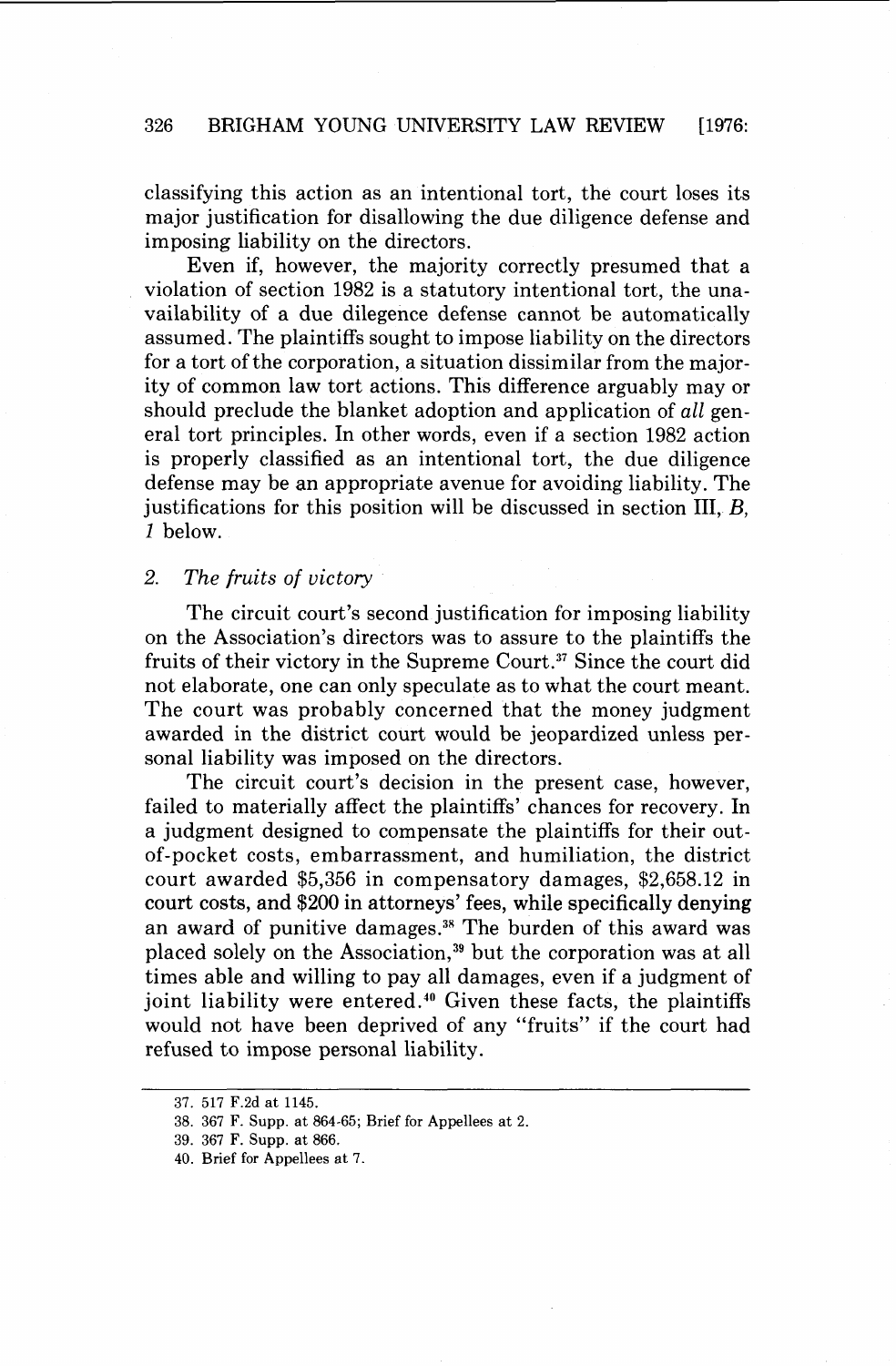# *3. Deterrence of future violations*

Finally, the court expressed a concern that the application of section 1982 would be severely restricted if liability were not imposed on the directors because the statute could then be violated with impunity.<sup>41</sup> Thus, in an effort to deter future violations, the court subjected the directors to personal liability. The court failed, however, to persuasively demonstrate how its excessively harsh standard, discussed in greater detail below, will deter future violations of the statute more effectively than a less burdensome standard.

# *B. A Reasonable Standard of Director Liability*

#### *1. The requirement of fault*

Assuming that a violation of section 1982 does constitute an intentional tort, one is confronted with the threshold consideration raised by Judge Boreman in dissent:

Some element of fault or culpability is present in every tort. Even where the law imposes traditional absolute liability culpability is still a requisite element.<sup>42</sup>

In circumventing this argument, the majority relied upon *Aeroglide Corp. v. Zeh"* for the proposition that if the director voluntarily and intentionally caused the corporation to act, that alone is sufficient to impose personal liability; there is no need to additionally establish the director's knowledge of wrongfulness? In *Aeroglide,* a creditor-manufacturer sued a corporation and its directors personally for conversion of a secured asset. The Second Circuit held:

That there was no direct evidence in the record that the directors were aware of Aeroglide's security interests is not determinative. The tort of conversion requires no intent or fault. The determinative question then is whether these directors personally participated in the conversion. . . . **<sup>45</sup>**

The majority failed to recognize, however, that *Aeroglide*  represents a solitary aberration. In all other cases in which direc-

<sup>41.</sup> The court specifically said: "The claim that a corporate official may violate 1981 and 1982 with impunity because he exercised due diligence . . . is designed to severly restrict the application of these statutes." 517 F.2d at 1145.

<sup>42. 517</sup> F.2d at 1150 (citation omitted).

<sup>43. 301</sup> F.2d 420 (2d Cir. 1962).

<sup>44. 517</sup> F.2d at 1144.

<sup>45. 301</sup> F.2d at 422.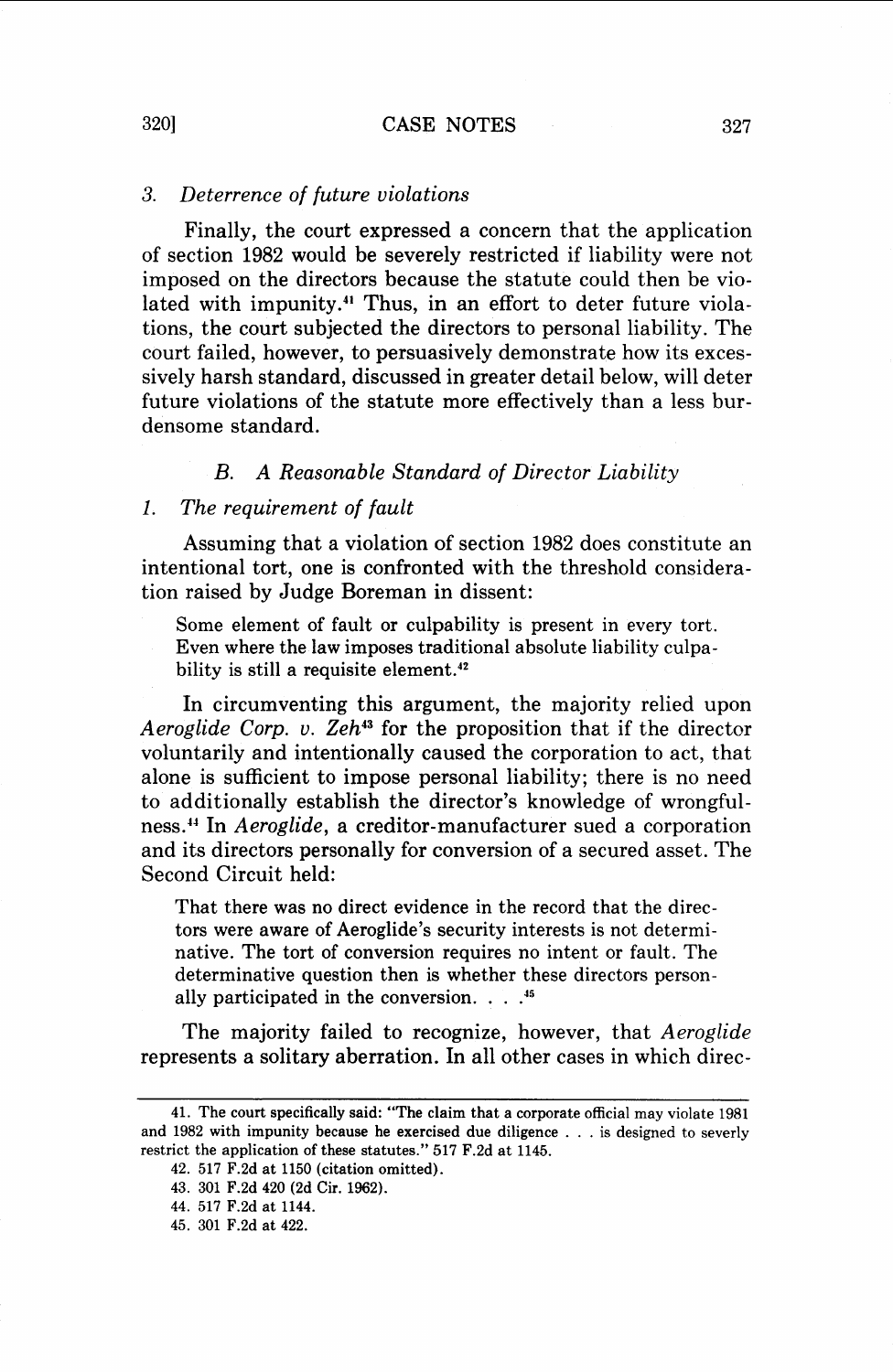tors have been held liable for corporate torts, the directors were not merely unwitting participants in tortious corporate action; they invariably knew that the action was illegal. For example, in Patrons State Bank & Trust Co. v. Shapiro,<sup>46</sup> the president of a bank was sued for conversion. The court imposed liability upon finding that the president knew that his act was illegal.

Shapiro as president wrongfully reassigned the proceeds from one assigned contract to another bank . . . . Shapiro told the officers of the bank that the proceeds from the assigned contracts had not yet been received by the corporation when in fact they had.47

Likewise, in Solo Cup Co. v. Paper Machinery Corp., $48$  an action alleging the misappropriation of trade secrets, the district court held a corporate vice-president personally liable for the tort. It is apparent throughout the opinion that the court was relying on the fact that the vice-president not only initiated the entire scheme, but did so knowing of its illegality. $49$ 

In short, the Fourth Circuit disregarded the well-established rule that personal liability is generally imposed only when the directors knew that they were acting unlawfully;<sup>50</sup> the court imposed liability on the directors in the face of their reasonable efforts to ascertain the legality of their actions. Consequently, the directors' liability was identical to the liability that would have been imposed had they acted with the knowledge that their actions were illegal.

# 2. An excessively harsh standard

Although the Fourth Circuit attempted to justify the imposition of personal liability as a means of deterring future violations of section 1982, it appears that the court went further than necessary. Because of the strictness of the test, corporations not sub-

<sup>46. 215</sup> Kan. 856, 528 P.2d 1198 (1974).

<sup>47.</sup> Id. at 1204.

<sup>48. 240</sup> F. Supp. 126 (D. Wis. 1965).

<sup>49.</sup> Another case involving director liability for an intentional tort is Macey v. Citizens Nat'l Bank, 507 S.W.2d 722 (Tex. 1974) (officer absolved of liability for inducing breach of contract because he acted in good faith).

<sup>50.</sup> There are numerous cases where liability was imposed because the director should have known a dangerous condition existed or otherwise acted negligently. See, e.g., Dwyer v. Lanan & Snow Lumber Co., 141 Cal. App. 2d 838, 297 P.2d 490 (1956) (president knew high voltage wire was dangerous and yet did nothing); Allen v. Morris Bldg. Co., 360 Mich. 214, 130 N.W.2d 491 (1900) (president willfully participated in grading land which caused water damage to adjacent property).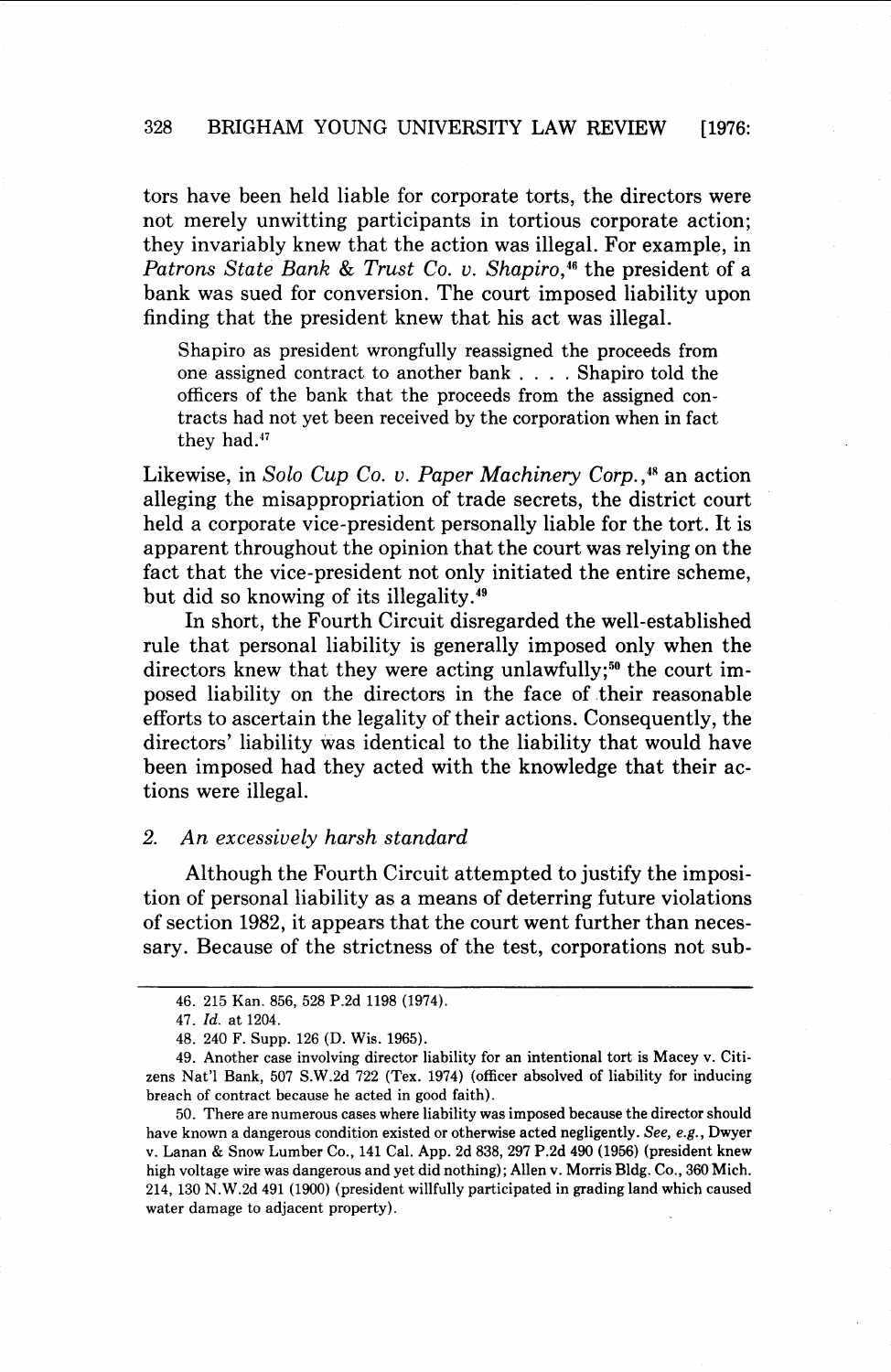ject, for one reason or another, to the prohibitions of the Civil Rights Acts may forego plans to adopt similar policies rather than subject their directors to the possiblity of personal liability. Thus, the decision in the instant case may **chill** legitimate attempts to limit the size and composition of purely private groups or associations. It may be argued that any such attempts should be disfavored by the law in all cases. Nevertheless, since Congress has seen fit to exempt private associations from the restrictions of the Civil Rights Acts,<sup>51</sup> efforts by the membership of these associations to delineate their composition should be protected.

A hypothetical standard for director liability that can be derived from the facts of the instant case further illustrates the excessive harshness of the Fourth Circuit's standard and the weakness of its "deterrent effect" argument. The directors based their discriminatory decision on the independent opinions of two attorneys, a majority of prior court decisions, and a century of custom.52 In short, they did all they reasonably could do to insure that their actions were within the bounds of the law. Their conduct demonstrated, in fact, the utmost in diligence. If such conduct, or "utmost diligence," were adopted as the standard for determining personal director liability for corporate torts, directors would be rewarded, with protection from liability, for taking the most reasonably cautious measures within their power. On the other hand, directors would be penalized for, and thus arguably deterred from, exercising anything less than utmost diligence. Indeed, it appears that the deterrent effect of this utmost diligence standard is the maximum possible, since the standard punishes, and therefore deters, all avoidable wrongdoing. Obviously, the standard does not reach conduct not reasonably avoidable, but such conduct cannot be deterred by threat of punishment in any event. By way of contrast, the standard applied in the present case does not protect directors from personal liability even though they take all reasonable precautions to avoid wrongdoing. Thus, the standard of the present case is more harsh than the utmost diligence standard posited above. Yet, if the hypothetical utmost diligence standard does indeed have a maximum deterrent effect, the added harshness of the Fourth Circuit's standard-admittedly fashioned for its deterrent effect

**<sup>51. 42</sup> U.S.C.** § **2000a(e) provides that "[tlhe proyisions of this subchapter shall not apply to a private club or other establishment not in fact open to the public** . . . ." *See*  **6 GA. L. REV. 813 (1972).** 

**<sup>52. 517</sup> F.2d 1141, 1151-52 (Boreman, J., dissenting).**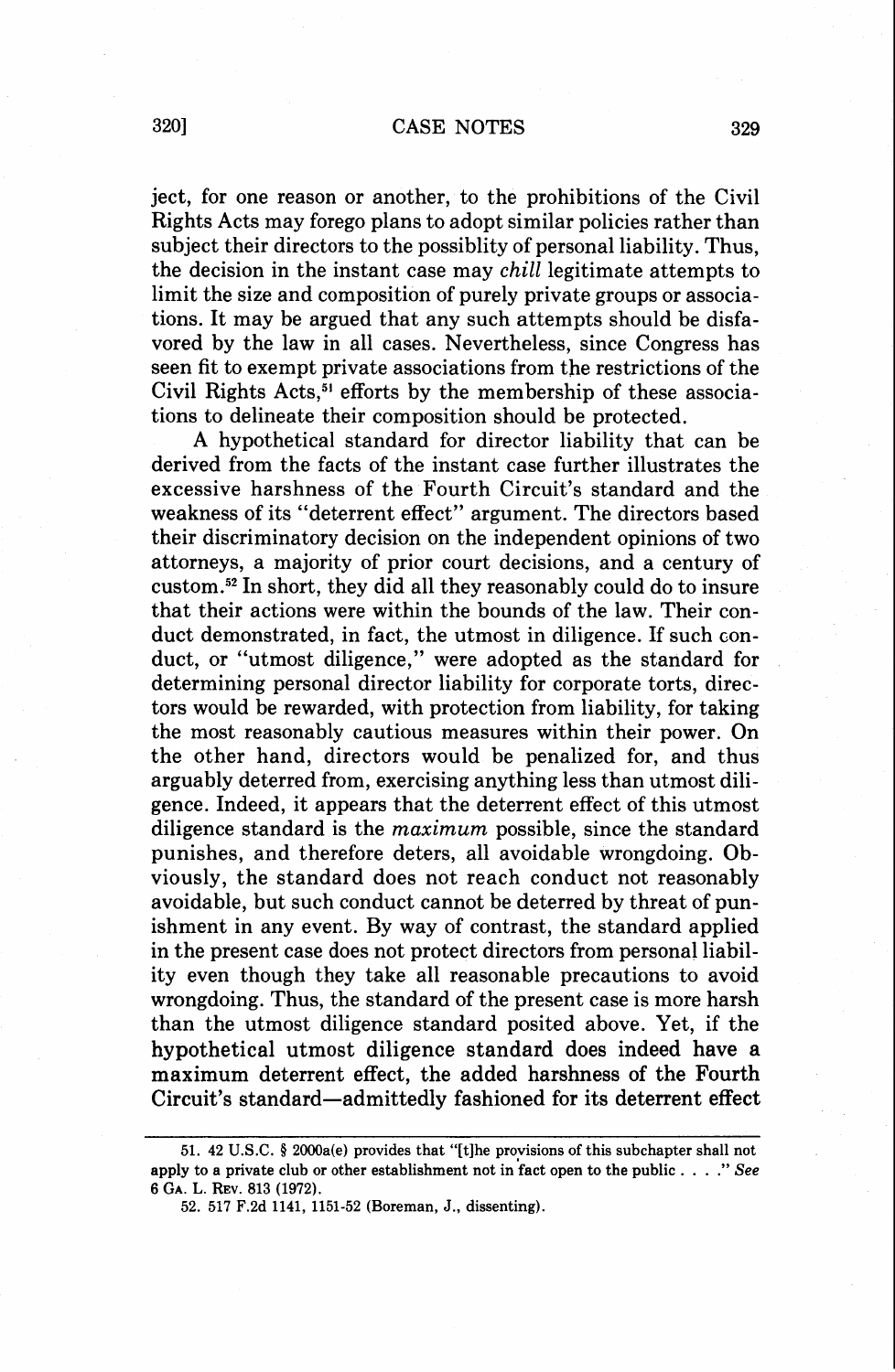-cannot be justified. This additional harshness can only be viewed as excessive, an example of judicial overkill.

# **3.** Reliance on the advice of counsel

The facts of the instant case highlight a common occurence in corporate operations. Because most directors have only limited amounts of time to devote to their duties, they are generally unable to be thoroughly familiar with every business, legal, and financial aspect of the corporation. As a result, directors frequently come to rely on the opinions, advice, and work-product of experts.53 Generally, these specialists are correct in their judgments, but occasionally they make an error. What should be the responsibility of a director when injury results from such an expert's error in judgment? The court in the present case held that the director should be personally liable and that reliance on the advice of experts is no defense.<sup>54</sup> Other courts have resolved this question differently.

For example, in Blaustein v. Pan American Petroleum & Transport Co.,<sup>55</sup> a stockholders' derivative action, certain corporate directors were charged with fraudulent and intentional waste of corporate assets, profits, and business opportunities. In pleading the defense of good faith and due diligence, the defendant directors pointed to advice from counsel that the exploration of the business opportunities alleged to have been wasted would have been a violation of the antitrust laws. This factor influenced the court's decision that the directors had acted in good faith and in the honest exercise of their discretion and that no liability should be imposed.<sup>56</sup> Also, in Gilbert v. Burnside,<sup>57</sup> corporate directors were sued by stockholders who alleged that the directors wasted the assets of the corporation pursuant to an unlawful reorganization plan. In adopting the plan, the directors had relied on counsel's advice in good faith. The court absolved the directors of liability, holding that "[r]eliance upon advice of counsel is a good defense."<sup>58</sup> Likewise, in Spirt v. Bechtel,<sup>59</sup> stockholders sued the corporate directors for breach of their fiduciary duty, alleging

**<sup>53.</sup> Feuer, supra note 11, at 164.** 

**<sup>54. 517</sup> F.2d at 1146.** 

**<sup>55. 293</sup> N.Y. 281, 56 N.E.2d 705 (1944).** 

**<sup>56.</sup>** *Id.* **at 294,** *56* **N.E.2d at 716.** 

**<sup>57. 13</sup> App. Div. 2d 982, 216 N.Y.S.2d 430 (1961).** 

**<sup>58.</sup>** *Id.* **at 983, 216 N.Y.S.2d at 432, citing Blaustein v. Pan Am Petroleum** & **Transp. Co., 293 N.Y. 281, 56 N.E.2d 705 (1944), as authority.** 

**<sup>59. 232</sup> F.2d 241 (2d Cir. 1956).**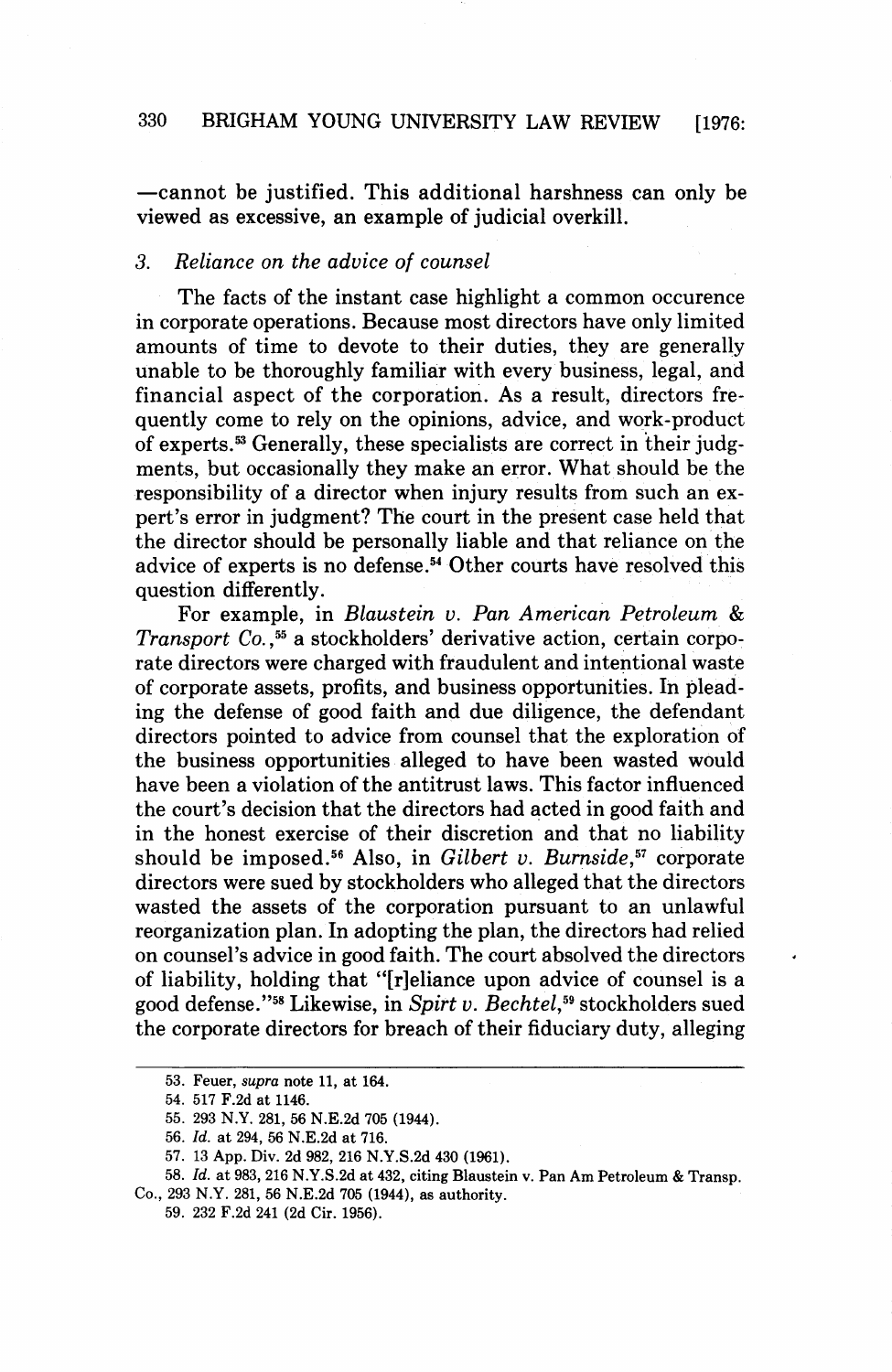that the directors improperly handled the tax benefits of stock options. Counsel had advised that the directors' method of handling the options, although accruing to the benefit of the directors, was the only proper method. The court said:

Counsel's opinion as to the law (even though erroneous) should, in our opinion, protect the officers acting in reliance upon it.<sup>60</sup>

In each of these cases, the court absolved the corporate directors of liability where they had in good faith relied on the advice of counsel

Arguably, these cases are not relevant to the present case because each involves an action brought by stockholders rather than by persons outside the corporation. Nevertheless, these cases should be deemed applicable for two important reasons. First, one of the theories on which plaintiffs Murray and Rosalind Tillman asserted director liability was that the directors had improperly depleted the Association's assets and each member's equity by subjecting the corporation to liability under section 1982." In advancing this theory, the Tillmans assumed the position of "stockholders," bringing this case squarely within the reasoning of Blaustein, Gilbert, and Spirt.

Second, the issue of reliance on counsel's advice appears to be one of first impression in the context of director liability for corporate torts. Although the court could have analogized to the directors' duty to the corporation and its stockholders, by failing to do so the Fourth Circuit effectively adopted a new and stricter standard of personal director liability. Since the director's duty to the corporation is a fiduciary one, requiring the highest degree of competence, loyalty, and diligence, $63$  there would appear to be no sound reason for requiring a director to meet a higher standard in his dealings with persons outside the corporation.

62. Brief for Appellees at 8-9.

<sup>60.</sup> *Id.* at 247. The court cited, as an example, an illustration in RESTATEMENT OF TRUSTS *5* 201 absolving a trustee of liability because he relied on counsel's opinion as to what investments were legal. *Id. See* PERSONAL LIBILITIES, *supra* note 12, at 96-101.

<sup>61.</sup> Indeed, it could be argued that directors who do not seek and rely on expert advice should be liable for negligence. See Litwin v. Allen, 25 N.Y.S.2d 667,699 (Sup. Ct. 1940). Directors represent the interests of owners and are expected to comply with the legal requests of those owners. Often, the legality of these requests can be ascertained only by asking expert advisors. In the present case, the directors were trying to adopt a policy approved by a majority of the members. Brief for Appellees at 8-9.

<sup>63.</sup> FRIEDMAN, *supra* note 11, at *5* 11.01; KNEPPER, *supra* note 12, at \$ 1.01.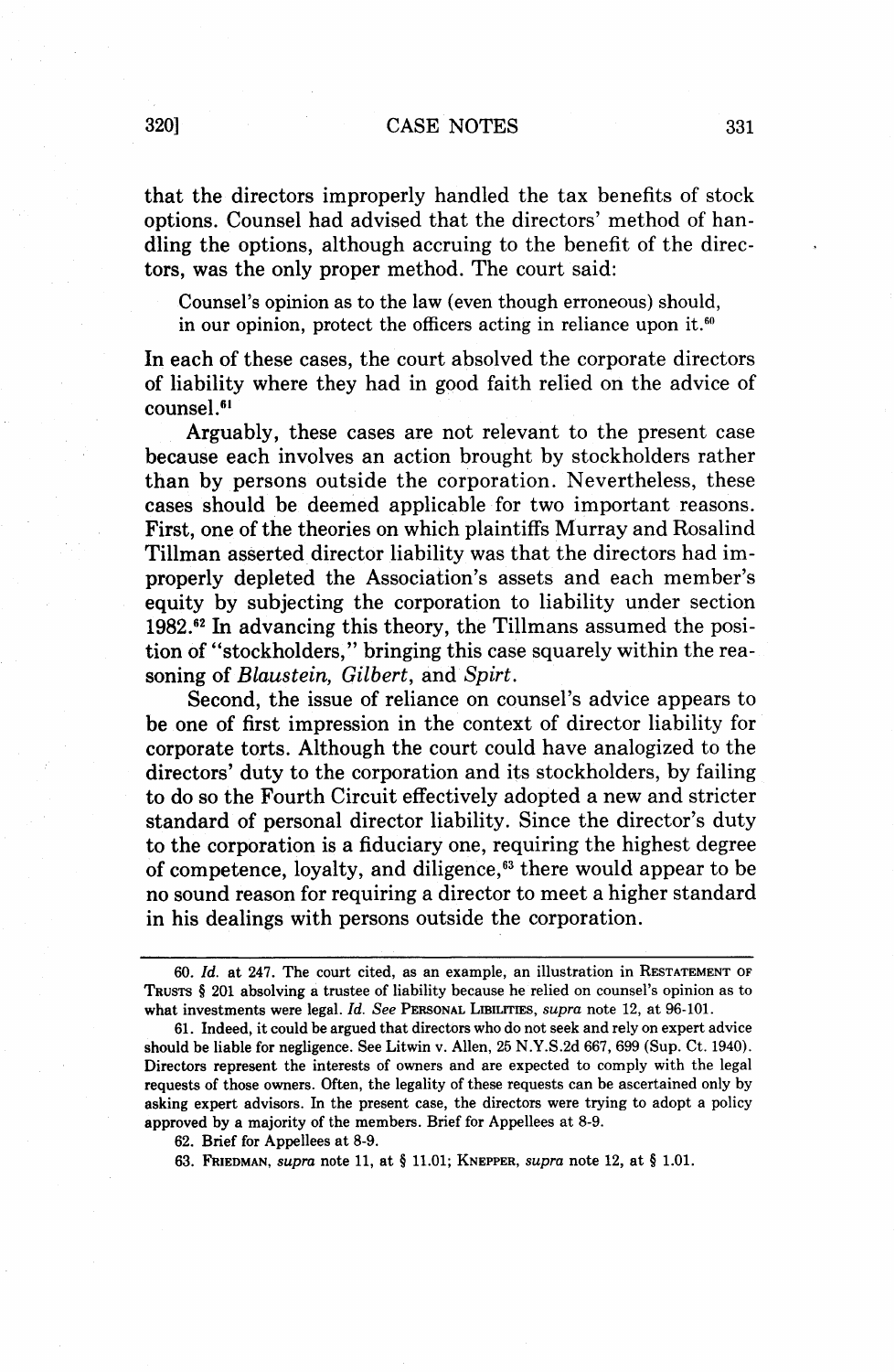#### 332 BRIGHAM YOUNG UNIVERSITY LAW REVIEW **[1976:**

#### C. Possible Consequences of the Fourth Circuit's Decision

The previous discussion has attempted to point out the weaknesses of the Fourth Circuit's position and outline some of the reasons a different standard should have been used. This is not to say, however, that the court's ultimate decision was erroneous. The courts have been zealous in their use of the Civil Rights Acts to overcome a long history of racial discrimination, and it should not be forgotten that the instant case arose in a context of racial discrimination. Nevertheless, the possible consequences of the court's decision, if it is applied to cases not dealing with civil rights, are sufficiently undesirable to warrant limiting the decision to that context. Some of those consequences are discussed below.

#### 1. Unreasonable burden on corporate directors

The Securities Act of 1933 is analogous to section 1982 in that it provides protection to purchasers of corporate securities, who are generally outside the corporation, from tortious or fraudulent acts of the corporation and its directors.<sup>64</sup> Section 11 of the Securities Act<sup>65</sup> is designed not so much to compensate the defrauded purchaser as to deter negligence and fraud, by imposing liability upon corporate directors and other persons participating in the illegal distribution of a registered security.<sup>66</sup> Nevertheless, Congress provided a due diligence defense to section 11 actions, because anything less than that would be an imposition of insurer's liability, which would "obviously have imposed an unjust and insurmountable burden on those who have the responsibility for the conduct of the corporate enterprise."<sup>67</sup>

Imposition of such an onerous burden is also a likely consequence of the court's action in the present case. The court stated that directors are liable for injury even though they make every

<sup>64.</sup> See Globus v. Law Research Serv. Inc., 418 F.2d 1276 (2d Cir. 1969), *cert. denied*, 397 U.S. 913 (1970); Securities Act of 1933, 15 U.S.C. **\$4** 77a-aa.

<sup>65. 15</sup> U.S.C. § 77k (1933).

<sup>66.</sup> See Globus v. Law Research Sew. Inc., 418 F.2d 1276, 1288 (2d Cir. 1969).

<sup>67.</sup> Landis, *The Legislative History of the Securities Act of 1933,* 28 **GEO.** WASH. L. **REV.** 29, 48 (1959); *see* 15 U.S.C. § 77k (b), (c). There was a bitter struggle between the Senate and the House over the civil liability that should be imposed on the officers and directors of the registrant. The Senate wanted to impose insurer's liability but acquiesced in the House version which allowed the due diligence defense. Landis, *supra;* **H.R. REP. No.** 152,73d Cong., 1st Sess. 26 (1933). *See generally* Kroll, *Some Reflections on Indemnification Provisions and S.E. C. Liability Insurance in the Light of BarChris and Globus,*  24 Bus. LAW. 681, 687-88 (1969).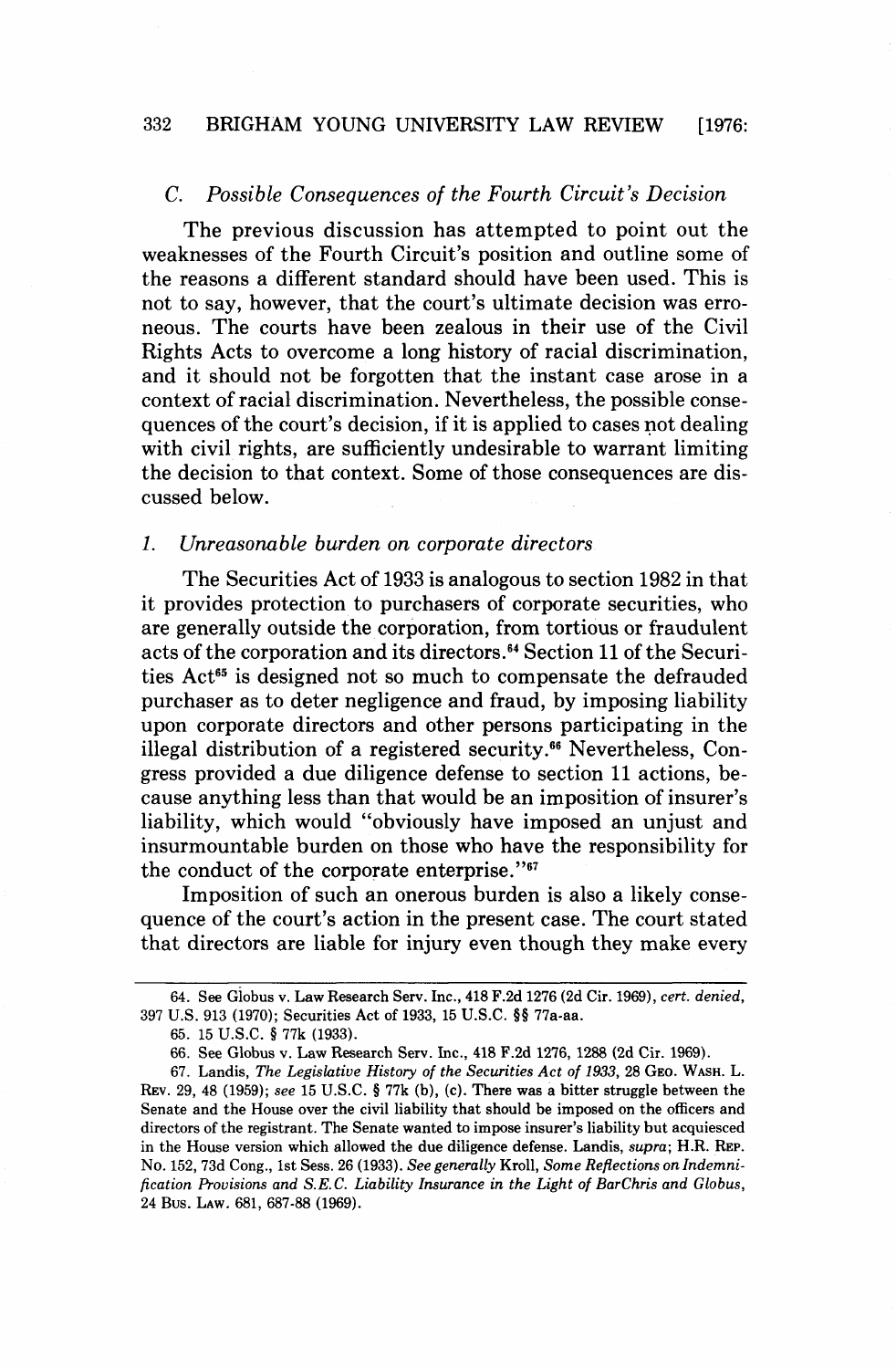reasonable effort to be within the bounds of the law. If the court's general language is extended to its logical conclusion, a director will be liable not only for racial discrimination but for every other tort of the corporation as well. The only possible relief may be an indemnification agreement with the corporation, but these are increasingly being held to be against public policy.<sup>68</sup>

# 2. *Effect on the competence of corporate directors*

In describing the conflict between the stockholders' interests and director discretion, one author has noted:

There is a natural inclination to protect a stockholder from the infringement upon his interest caused by the acts of the negligent director. On the other hand it is recognized that the exercise of the director's discretion reflects the competence, agressiveness, and efficiency of American industry and that to subject the director to personal libility for a mistake in judgment is to intimidate him and to create a highly conservative business climate resulting in failure to exploit opportunities involving more than a small degree of risk. Furthermore, [personal] liability for errors in judgment would tend to discourage able individuals from accepting the position. In this scenario society emerges as the loser.<sup>69</sup>

This language suggests two possible consequences of the circuit court's decision: 1) directors may be forced to adopt a highly conservative attitude,<sup>70</sup> and 2) better qualified individuals will be less willing to serve as corporate directors.'l The threat of liability will inevitably be a significant concern to the competent individuals needed to fill corporate leadership positions.

#### *3. Effect on attorney-director relationships*

Of additional concern is the possible effect of the instant case on attorney-director relationships. If a director cannot be relieved

*<sup>68.</sup> See generally* **FRIEDMAN,** *supra* **note 12, at 4 14.04[2]; Bishop,** *Sitting Ducks* **and**  *Decoy Ducks: New Trends in the Indemnification of Corporate Directors and Oficers,* **77 YALE L.J. 1078 (1968); Comment,** *supra* **note 13, at 478.** 

**<sup>69.</sup> Comment,** *supra* **note 13, at 470.** *See also* **Dyson,** *supra* **note 13, at 346-47.** 

**<sup>70.</sup>** *See* **Adkin** & **Janis,** *Some Observations on Liabilities of Corporate Directors,* **20 Bus. LAW. 817, 821 (1965) ("Howerever, if a director acts objectively, carefully (but not necessarily overcautiously) and diligently, his management of the corporation's affairs should be immune from attack.").** 

**On the other hand, directors could adopt extremely liberal policies, disregarding possible personal liabilities since due diligence will not relieve them of liability. Stockholder control makes this possibility unlikely, however.** 

**<sup>71.</sup>** *See* **PERSONAL LIABILITIES,** *supra* **note 12, at 37.**